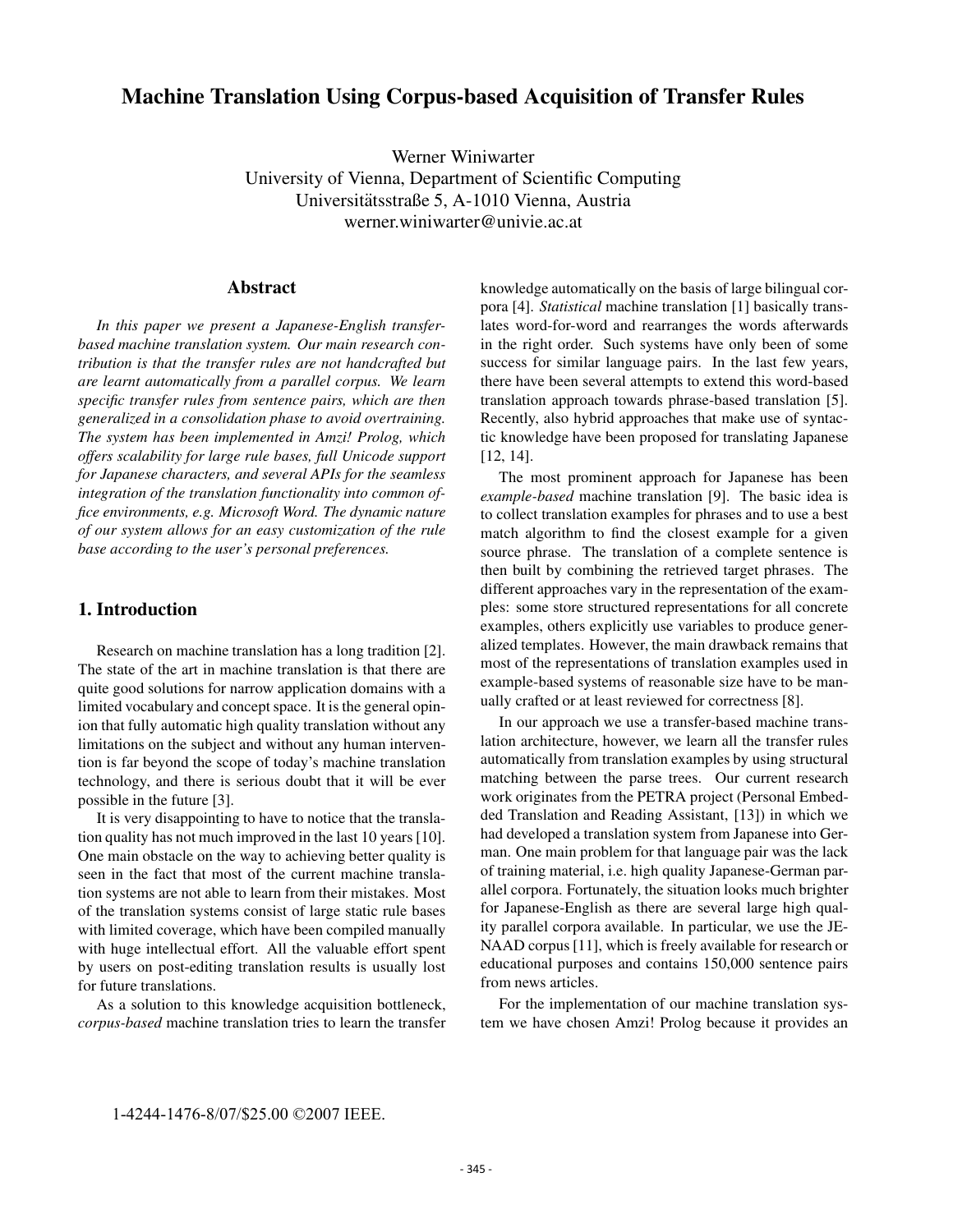expressive declarative programming language within the Eclipse Platform. It offers powerful unification operations required for the efficient application of the transfer rules and full Unicode support so that Japanese characters can be used as textual elements in the Prolog source code. Amzi! Prolog has also proven its scalability during past projects where we accessed large bilingual dictionaries stored as fact files with several 100,000 facts. Finally, it offers several APIs, which makes it possible to run the translation program in the background so that the users can invoke the translation functionality from their familiar text editor. For example, we have developed a prototype interface for Microsoft Word using Visual Basic macros.

The rest of the paper is organized as follows. We first provide an overview of the system architecture in Sect. 2. Section 3 gives a formal account of the three generic types of transfer rules that we use in our system along with several illustrative examples. The processing steps for the acquisition of new rules and the consolidation phase to avoid overtraining are presented in Sect. 4. Finally, Sect. 5 focusses on the application of the transfer rules during translation and the generation of the final natural language output.

### **2. System architecture**

The three main tasks that we have to perform in our system are acquisition, consolidation, and translation. During *acquisition* (see Fig. 1) we derive new transfer rules by using a Japanese-English sentence pair as input. Both sentences are first analyzed by the *tagging* modules, which produce the correct segmentations into word tokens associated with their part-of-speech tags. For Japanese tagging we use ChaSen [7], for English MontyTagger [6]. ChaSen produces numerical tags whereas MontyTagger uses the Penn Treebank tagset.

The token lists are then transformed into parse trees by the *parsing* modules by using the Definite Clause Grammar (DCG) preprocessor of Amzi! Prolog. A sentence is modeled as a list of constituents. A *constituent* is defined as a compound term of arity 1 with the *constituent category* as principal functor. We use three-letter acronyms to encode the constituent categories. Regarding the *argument* of a constituent we distinguish *simple constituents* representing words (atom/atom) or features (atom), and *complex constituents* representing phrases modeled as lists of subconstituents. Japanese sentences are parsed from right to left, we have chosen the same order for the subconstituents in English parse trees. The parse trees form the input to the *acquisition* module, which uses a structural matching algorithm to discover new *transfer rules*.

Whereas the transfer rules learnt during acquisition are very accurate and guarantee consistent translations, this specificity reduces the coverage for new unseen data.

Therefore, the *consolidation* step generalizes transfer rules as long as such relaxations do not result in conflicts with other rules in the rule base.

Finally, we perform the *translation* of a Japanese sentence by first tagging and parsing the sentence and then invoking the *transfer* module. It applies the transfer rules stored in the rule base to transform the Japanese parse tree into the corresponding English parse tree. The latter is the input to the *generation* module, which produces the surface form of the English sentence as character string. Irregular inflections of English words are generated by applying *morphology rules* which are learnt while parsing English sentences in the acquisition phase.

# **3. Transfer rules**

One characteristic of our approach is that we model all translation problems with only three generic types of transfer rules. The transfer rules are stored as Prolog facts in the rule base. In the next subsections we give an overview of the three different rule types along with illustrative examples. For the ease of the reader we use Roman transcription for the Japanese examples instead of the original Japanese characters.

#### **3.1. Word transfer rules**

For simple context-insensitive translations at the word level, the argument <sup>A</sup>1 of a simple constituent is changed to <sup>A</sup>2 by applying the predicate *wtr*(A1, A2), i.e. if the argument of a simple constituent is equal to the *argument condition* <sup>A</sup>1, it is replaced by <sup>A</sup>2.

*Example 1*. The default transfer rule to translate the Japanese noun SEKAI into the English counterpart world is stated as the fact:  $wtr(SEKAI/2, word a/nn)$ .

#### **3.2. Constituent transfer rules**

The second rule type concerns the translation of complex constituents to cover cases where both the category and the argument of a constituent have to be altered: *ctr*(C1, C2, *Hea*, A1, A2).

This changes a complex constituent  $C1(A1)$  to  $C2(A2)$ if the category is equal to *category condition* <sup>C</sup>1, the head is equal to *head condition Hea*, and the argument is equal to argument condition <sup>A</sup>1.

*Example 2*. The modifying noun (*mno*) with head KOKU-SAI is translated as modifying adjective phrase (*maj*) with head international:

*ctr*(*mno*, *maj*, KOKUSAI/2, [*hea*(KOKUSAI/2)], [*hea*(international/*jj*)]).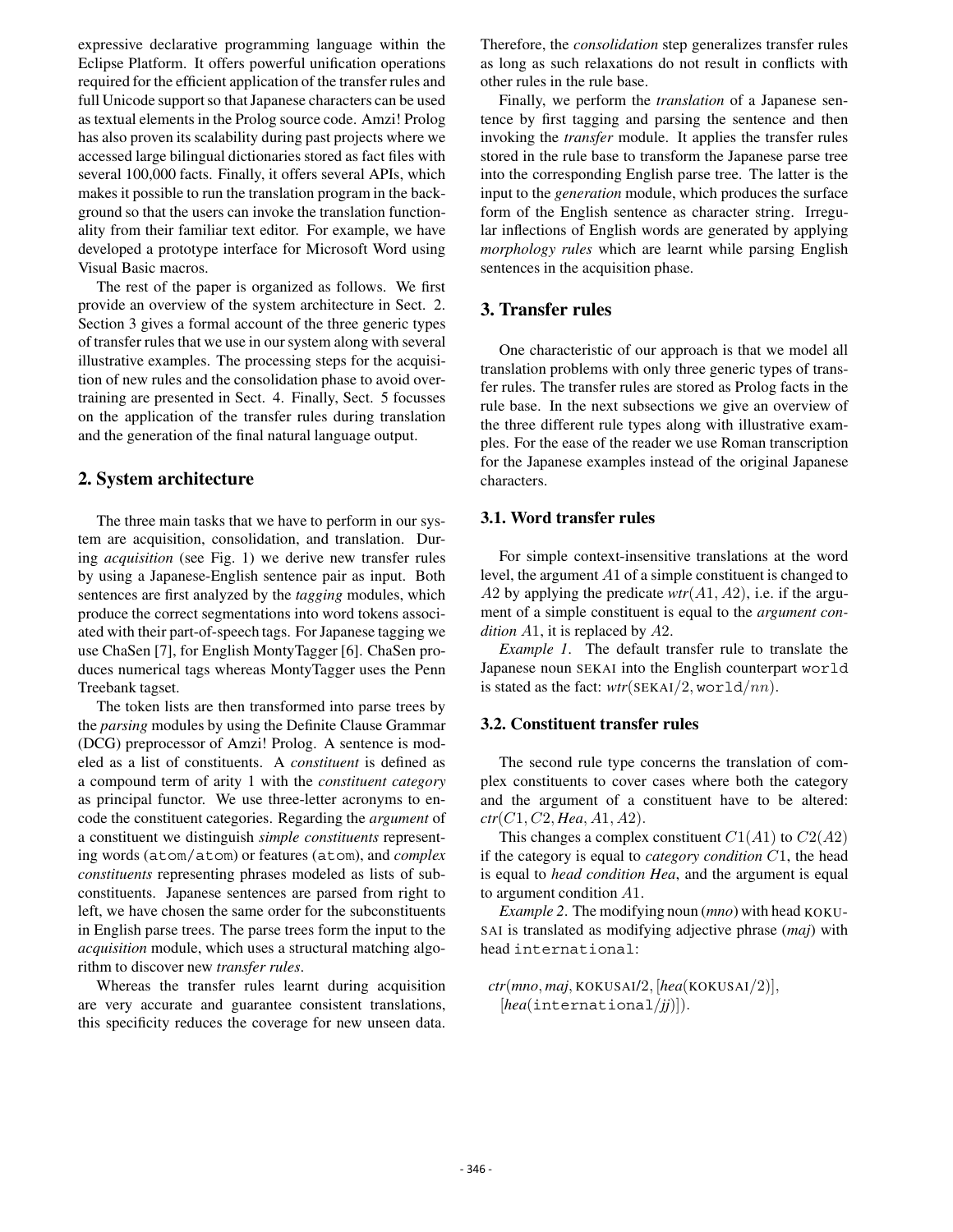

**Figure 1. System architecture.**

The head condition serves as index for the fast retrieval of matching facts during the translation of a sentence and significantly reduces the number of facts for which the argument condition has to be tested. Constituent transfer rules can contain shared variables for unification, which makes it possible to replace only certain parts of the argument and to leave the rest unchanged.

*Example 3*. The modifying verb phrase (*mvp*) X NI MUKETA is translated as modifying adpositional phrase  $(map)$  toward X. It contains a verbal with head MUKERU and auxiliary TA and an adpositional object with adposition NI (*hef* encodes the conjugation type and form):

*ctr*(*mvp*, *map*, MUKERU/47, [*vbl*([*hea*(MUKERU/47), *hef*(6/4), *aux*([*hea*(TA), *hef*(54/1)])]),  $aob([apo(NI/61)|X]), [apo(toward/in)|X]).$  $C1(A1) = mvp([vbl([hea(MUKERU/47), hef(6/4),$ *aux*([*hea*(TA), *hef*(54/1)])]), *aob*([*apo*(NI/61), *hea*(MINSHU/2),*suf*(KA/31)])])  $C2(A2) = map([apo(toward/in),hea(MINSHU/2),$ 

*suf*(KA/31)])

If we have to translate the phrase MINSHUKA NI MUKETA (toward democratization), the application of the above rule only translates NI MUKETA and leaves the translation of MINSHUKA to another transfer rule.

#### **3.3. Phrase transfer rules**

The most common and most versatile type of transfer rules are phrase transfer rules, which allow to define elaborate conditions and substitutions on phrases, i.e. arguments of complex constituents: *ptr*(C, *Hea*, Req1, Req2).

Rules of this type change the argument of a complex constituent with category C from  $A1 = Reg1 \cup Add$  to  $A2 = Reg2 \cup Add$  if  $hea(Hea) \in A1$ . To enable the flexible application of phrase transfer rules, input <sup>A</sup>1 and argument condition Req1 are treated as sets and not as lists of subconstituents, i.e. the order of subconstituents does not affect the satisfiability of the argument condition. The application of a transfer rule requires that the set of subconstituents in  $\text{Re}q1$  is included in the argument A1 of the input constituent  $C(A1)$  to replace  $Req1$  by  $Req2$ . Besides Req1 any additional constituents can be included in the input, which are transferred to the output unchanged. This allows for an efficient and robust realization of the transfer module because one rule application changes only certain aspects of a phrase whereas other aspects can be translated by other rules in subsequent steps.

In addition to an exact match the generalized constituent categories *np* (noun phrase) and *vp* (verb phrase) can be used in the category condition, i.e. the condition is satisfied if the constituent category  $C$  is subsumed by the generalized category (e.g.  $mvp \sqsubseteq vp$ ).

The head condition is again used to speed up the selection of possible candidates during the transfer step. If the applicability of a transfer rule does not depend on the head of the phrase, then the special constant nil is used as head condition.

*Example 4*. The Japanese verbal with head SURU and Sino-Japanese compound NINSHIKI is translated into an English verbal with head recognize:

 $ptr(vbl, \text{SURU}/47, [hea(\text{SURU}/47), sjc(\text{NINSHIKI}/17)]$ , [*hea*(recognize/*vb*)]).  $A1=[hea(SURU/47), hef(3/1), sjc(NINSHIKI/17)]$  $A2=[hea(\texttt{recognize}/vb), hef(3/1)]$ 

As explained before, the order of the elements in <sup>A</sup>1 is of no importance, the rule is applied to <sup>A</sup>1 and the additional element *hef* $(3/1)$  is added to the elements in *Req*2.

Just as in the case of constituent transfer rules, also the expressiveness of phrase transfer rules can be increased significantly by using shared variables for unification.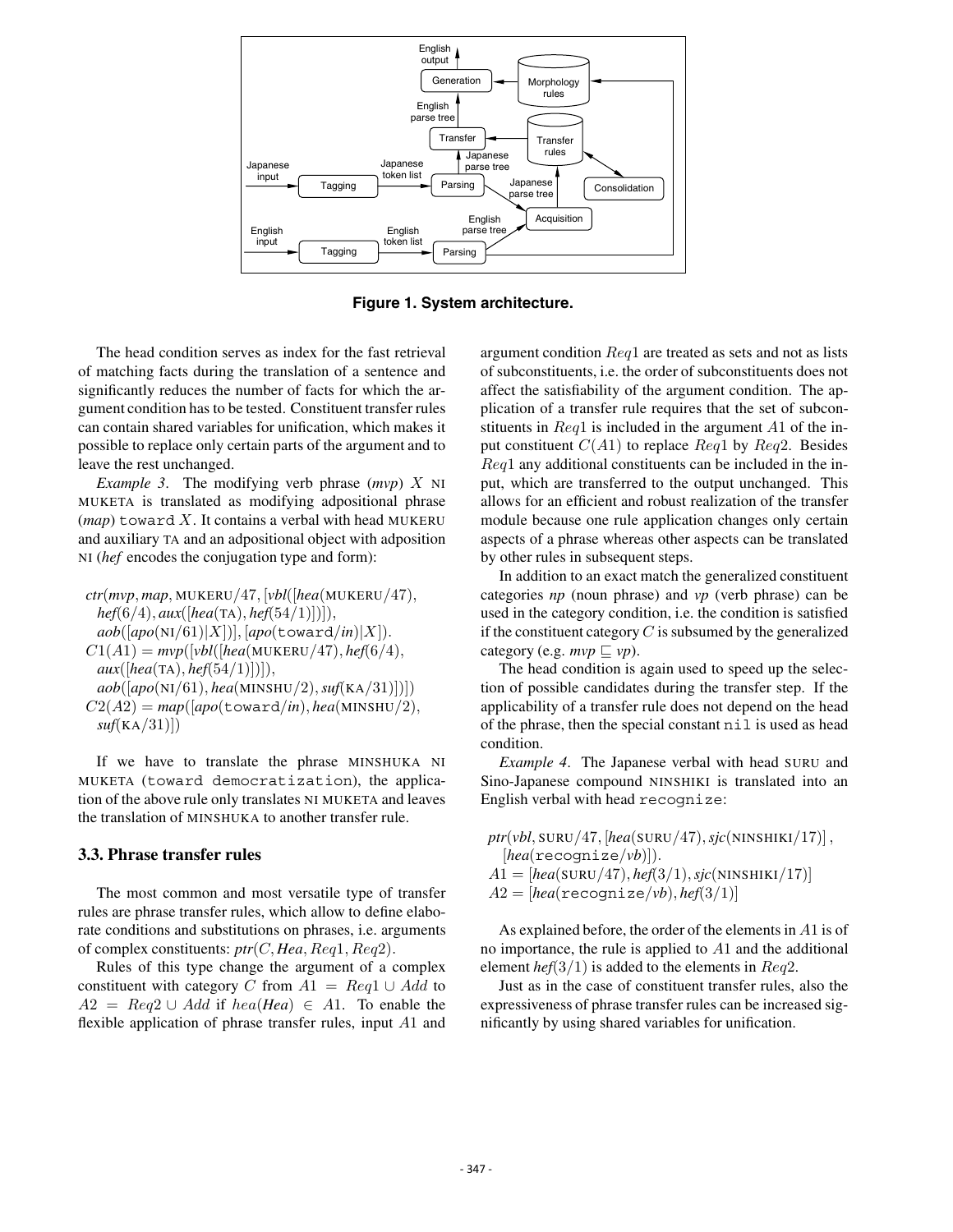*Example 5*. The following rule states that a noun phrase with head KOTO and a modifying verb phrase with verbal JUUYOU DE ARU and a subject  $X$  is translated into a noun phrase with head importance, definite determiner, and a modifying noun phrase of  $X$ :

*ptr*(*np*, KOTO/21, [*hea*(KOTO/21), *mvp*([*vbl*([*hea*(DA/74), *hef*(55/4), *aux*([*hea*(ARU/74), *hef*(18/1)]), *cap*([*hea*(JUUYOU/18)])]),*sub*([*apo*(GA/61)|X])])], [*hea*(importance/nn), *det*(*def*),  $mnp([apo(of/in)|X])$ ]).  $A1 = [hea(KOTO/21), mvp([vbl([hea(DA/74), hef(55/4),$ *aux*([*hea*(ARU/74), *hef*(18/1)]), *cap*([*hea*(JUUYOU/18)])]), *sub*([*hea*(AKUSESU/17), *apo*(GA/61),  $mno(Y), mvp(Z)]$ <sup>A</sup>2=[*hea*(importance/nn), *det*(*def*), *mnp*([  $apo(\sigma f/in), hea(AKUSESU/17), mno(Y), mvp(Z)])$ 

The variables  $Y, Z$  are used for the convenience of the reader to shorten the example. An important point that becomes obvious from the example is that the set property for the argument condition does not only apply to the top level of <sup>A</sup>1 but extends recursively to any level of detail specified in Req1, e.g. to the subconstituents of *sub* in this example.

# **4. Acquisition and consolidation**

The acquisition module traverses the Japanese and English parse trees and derives new transfer rules, which are added to the rule base. We start the search for new rules at the sentence level by calling vp\_match(vp,JapSent,EngSent). This predicate matches two verb phrases VPJ and VPE, the constituent category C is required for the category condition in the transfer rules:

```
vp_match(C,VPJ,VPE):-
  reverse(VPJ,VPJR),reverse(VPE,VPER),
  vp_map(C,VPJR,VPER).
```
The predicate first reverses the two lists so that the leftmost constituents in the sentences are examined first, which facilitates the correct mapping of subconstituents with identical constituent categories, e.g. several modifying nouns. It then calls vp\_map, which is implemented as recursive predicate for the correct mapping of the individual subconstituents of VPJ:

```
vp map( , [], []). ...
vp_map(C,VPJ,VPE):-
  map_dob(C,VPJ,VPE,VPJ2,VPE2),
  vp_map(C,VPJ2,VPE2). ...
vp_{map}(_{\_},\_).
```
Each rule for the predicate vp\_map is responsible for the mapping of a specific Japanese subconstituent (possibly together with other subconstituents), e.g. map\_dob looks for a subconstituent with category dob in VPJ and tries to derive a transfer rule to produce the corresponding translation in VPE. All subconstituents in VPJ and VPE that are covered by the new transfer rule are removed from the two lists to produce VPJ2 and VPE2. In that way all subconstituents are examined until the lists are empty or no more new rules can be found. Each derived rule is added to the rule base if it is not included yet.

Each predicate of type map dob for the mapping of the individual subconstituents both covers special mappings as well as the default treatment:

```
... map_dob(_,VPJ,VPE,VPJ2,VPE2):-
 map default(dob, VPJ, VPE, VPJ2, VPE2).
\ldots map default (C,J,E,J2,E2):-remove_constituent(C,J,ArgJ,J2),
 remove constituent (C, E, ArgE, E2),
 map_argument(C,ArgJ,ArgE).
... map_argument(dob,J,E):-
 np_match(dob,J,E).
```
For the default mapping of direct objects both phrases must contain a subconstituent with category dob. The subconstituents are removed from the lists by calling the predicate remove\_constituent. This predicate returns the argument of the removed constituent, it fails if the constituent does not exist. Finally, np\_match is called, which is defined in analogy to vp\_match, in order to derive transfer rules for the subconstituents of the two arguments.

The transfer rules that are derived by the acquisition module are very specific because they consider all contextdependent translation dependencies in full detail to avoid any conflict with existing rules in the rule base. This guarantees correct translations but leads to a huge number of complex rules, which has negative effects on computational efficiency. It also badly affects the coverage for unseen sentences. To avoid this overtraining we perform a consolidation step to prune the transfer rules as long as such new generalized rules are not in conflict with other rules. The relaxation of rules mainly concerns contextual translation dependencies of adpositions, head nouns, determiners, the number feature, and verbals. The most commonly performed transformations are: to simplify a phrase transfer rule or to replace it with a word transfer rule, to use the generalized categories np or vp in the category condition, or to split a phrase transfer rule in two simpler rules.

Figure 2 shows an example of rule acquisition, Rule 4 and Rule 10 are word transfer rules that were produced by the consolidation module (the original rules are struck out and written in angle brackets).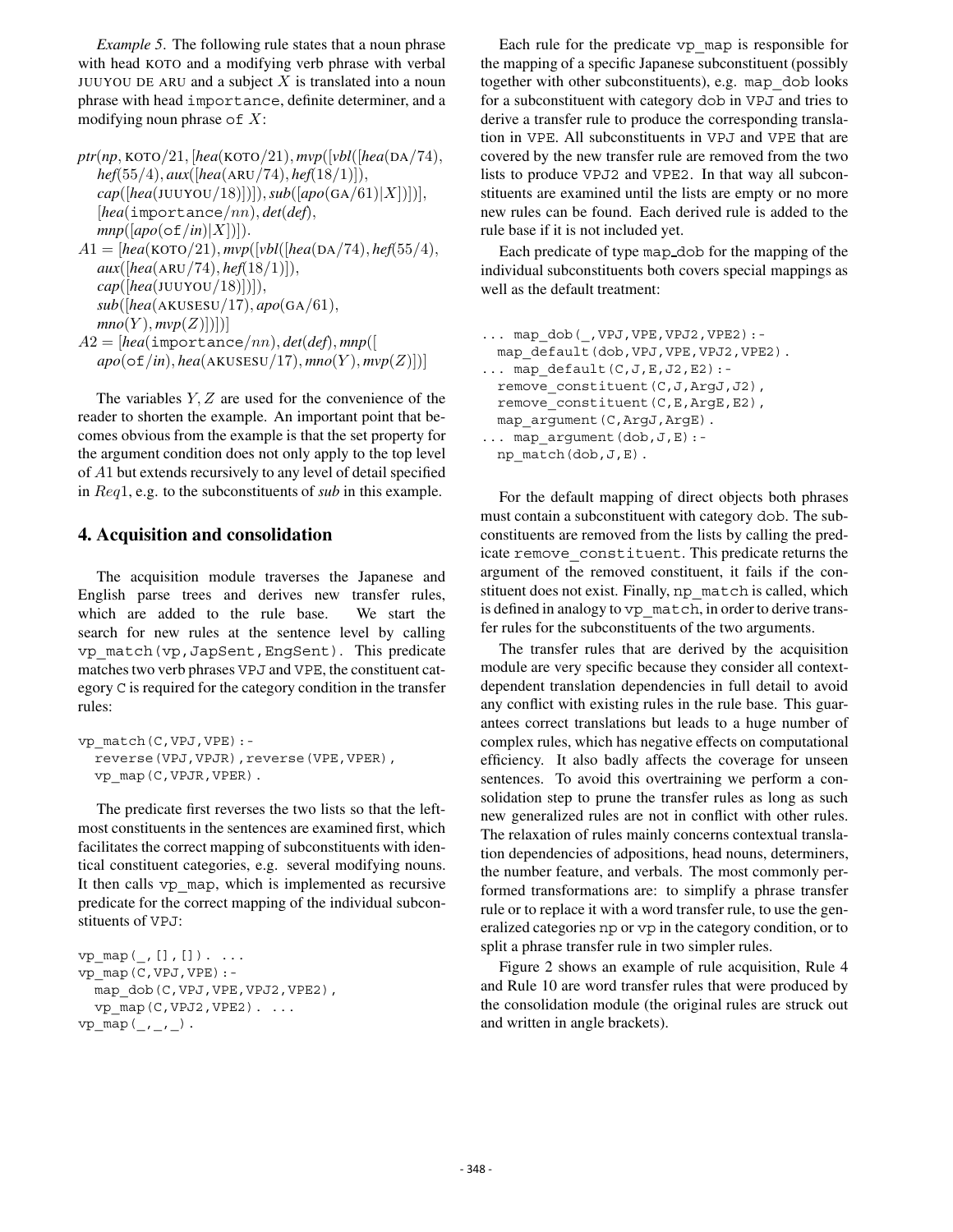

**Figure 2. Example of rule acquisition.**

# **5. Transfer and generation**

The transfer module traverses the Japanese parse tree top-down and searches for transfer rules that can be applied. The chosen design of the transfer rules guarantees the robust processing of the parse tree. One rule only changes certain parts of a constituent into the English equivalent, other parts are left unchanged to be transformed by other rules. Therefore, our transfer algorithm is able to work efficiently on a mixed Japanese–English parse tree, which gradually turns into a fully translated English parse tree.

At the top level we first apply phrase transfer rules (apply\_ptrules) to the sentence before we try to translate each constituent in the sentence individually (transfer\_const):

```
transfer(J, E): -apply ptrules(vp,J,I),
  transfer const(I,E).
apply_ptrules(C,J,E):-apply_ptr(C,J,I),
  apply ptrules(C,I,E).
apply ptrules( , Sent, Sent).
```
The predicate apply ptrules applies phrase transfer rules recursively until no further rule can be applied. The

application of a single phrase transfer rule (apply\_ptr) is divided in two steps. First, we select all rule candidates that satisfy the category, head, and argument conditions in the rule. Second, we rate each rule and choose the one with the highest score. The score is calculated based on the complexity of the argument condition. In addition, rules are ranked higher if the head condition is not nil or the argument condition does not depend on the head.

The most challenging task for selecting rule candidates is the verification of the argument condition because this involves testing for set inclusion (argument condition  $\subseteq$  input) at the top level as well as recursively testing for set equality of arguments of subconstituents. This is achieved by using the predicate split, which retrieves each element in the argument condition AC from the input I (at the same time binding free variables through unification) and returns the remaining constituents from the input as list of additional elements Add, which are then appended to the translation of the argument condition:

```
split(I,AC,Add):-
  once(split rec(I,AC,AC,Add)).
split rec(Add, [], [],Add).
```